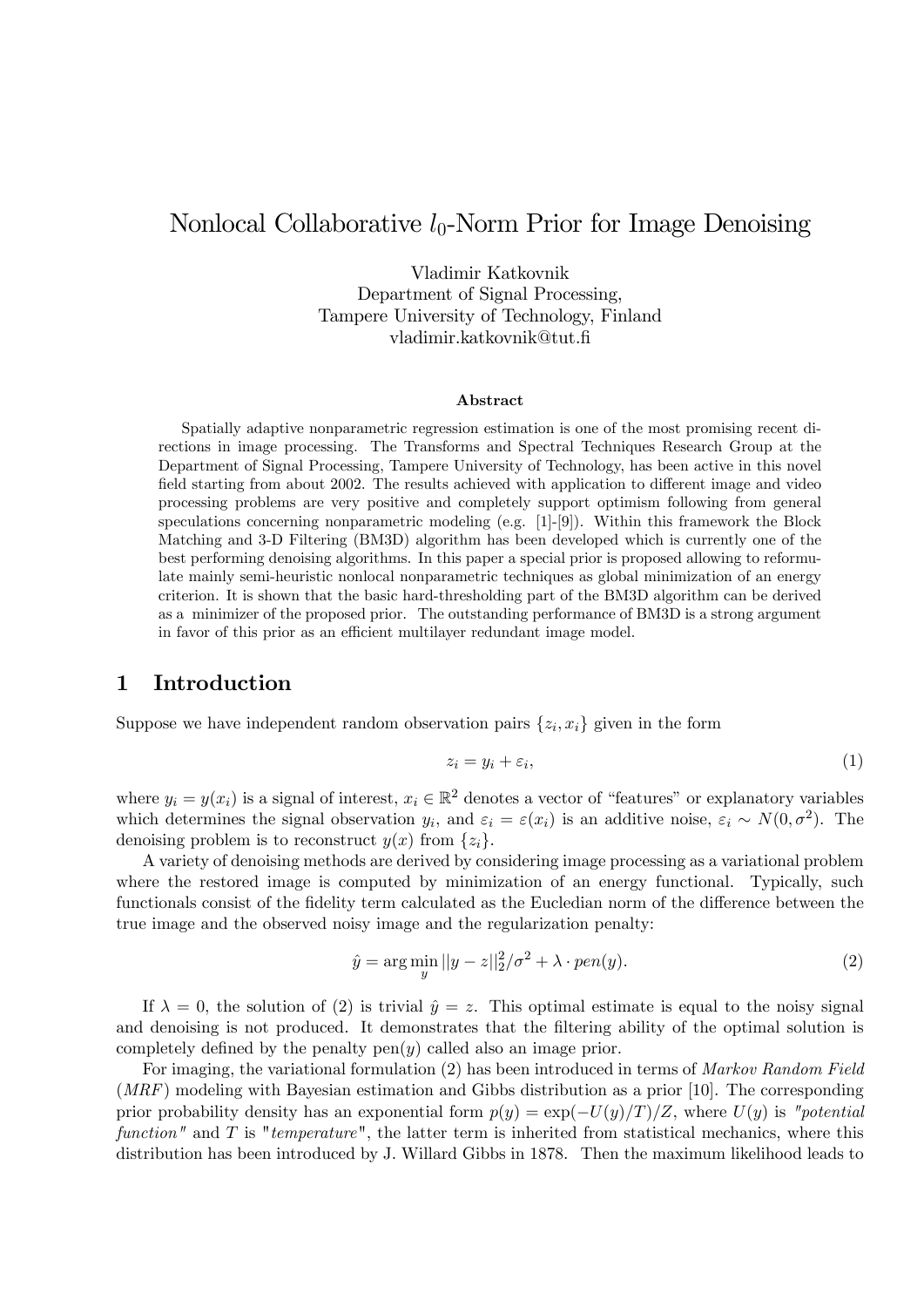the penalty  $pen(y) = U(y)$ . Depending on the problem at hand  $U(y)$  is defined in various ways and  $U(y)$  calculated over "cliques", sets of pixels close to each other in some sense.

In imaging , the variational approach is very popular with the penalty functions introduced using different arguments varying from strong statistical-mathematical to pure heuristical ones.

For illustration we mention some of the penalty functions in common use:

• Quadratic penalties

pen(y) = 
$$
||y||_2^2
$$
, pen(y) =  $||Ly||_2^2$  (3)

have a form of the quadratic Eucledian norm of  $y$  or of a linear functional of  $y$ . These penalties are popular in the standard Tikhonov's regularizators  $[11]$ ;

• Total variation  $(ROF)$  [12], [13]

$$
pen(y) = \int ||\Delta y||_2 dx,
$$
\n(4)

where  $\Delta y$  is a vector-gradient of y. The success of this penalty stems from the fact that it allows discontinuous solutions and hence preserves edges while filtering out high-frequency oscillations due to noise;

• Products of experts (PoE) and field of experts (FoE) [14], [15]

pen(y<sub>k</sub>) = 
$$
\sum_{i=1}^{N} \alpha_i \log(1 + \frac{1}{2} (f_i^T y_k)^2),
$$
 (5)

pen(y) = 
$$
\sum_{k} \sum_{i=1}^{N} \alpha_i \log(1 + \frac{1}{2} (f_i^T y_k)^2),
$$
 (6)

where  $y_k$  are vectorized image patches projected on  $f_i$ , where  $f_i$  are analysis filters,  $\alpha_i$  and N are parameters;

• *Nonlocal means* [16], [17],

$$
pen(y) = \int g\left(\frac{|y(x) - y(v)|^2}{h^2}\right) w(|x - v|) dxdv,
$$
\n(7)

where  $w > 0$  is a window, and g is a differentiable function;

• Complexity penalty is formulated usually for spectrum representations of the image as  $\theta = \mathcal{T}{y}$ , where  $\mathcal T$  stands for orthonormal or overcomplete transforms (e.g. [6], [18]). This penalty is calculated as

$$
pen(\theta) = ||\theta||_{l_0},\tag{8}
$$

where the  $l_0$ -norm gives a number of active spectrum elements different from zero. The  $l_1$ -norm is often used as a replacement for the  $l_0$ -norm as giving a close solution and computationally much more efficient.

### 1.1 Overcomplete transform domain modeling

Let the signals from (1) be given in the matrix form as Y and Z and defined on the regular 2-D grid X. Following [1] consider a windowing  $C = \{X_r, r = 1, \ldots, N_s\}$  of X with  $N_s$  blocks (uniform windows)  $X_r \subset X$  of size  $n_r \times n_r$  such that  $\cup_{r=1}^{N_s} X_r = X$ . Mathematically speaking, this windowing is a covering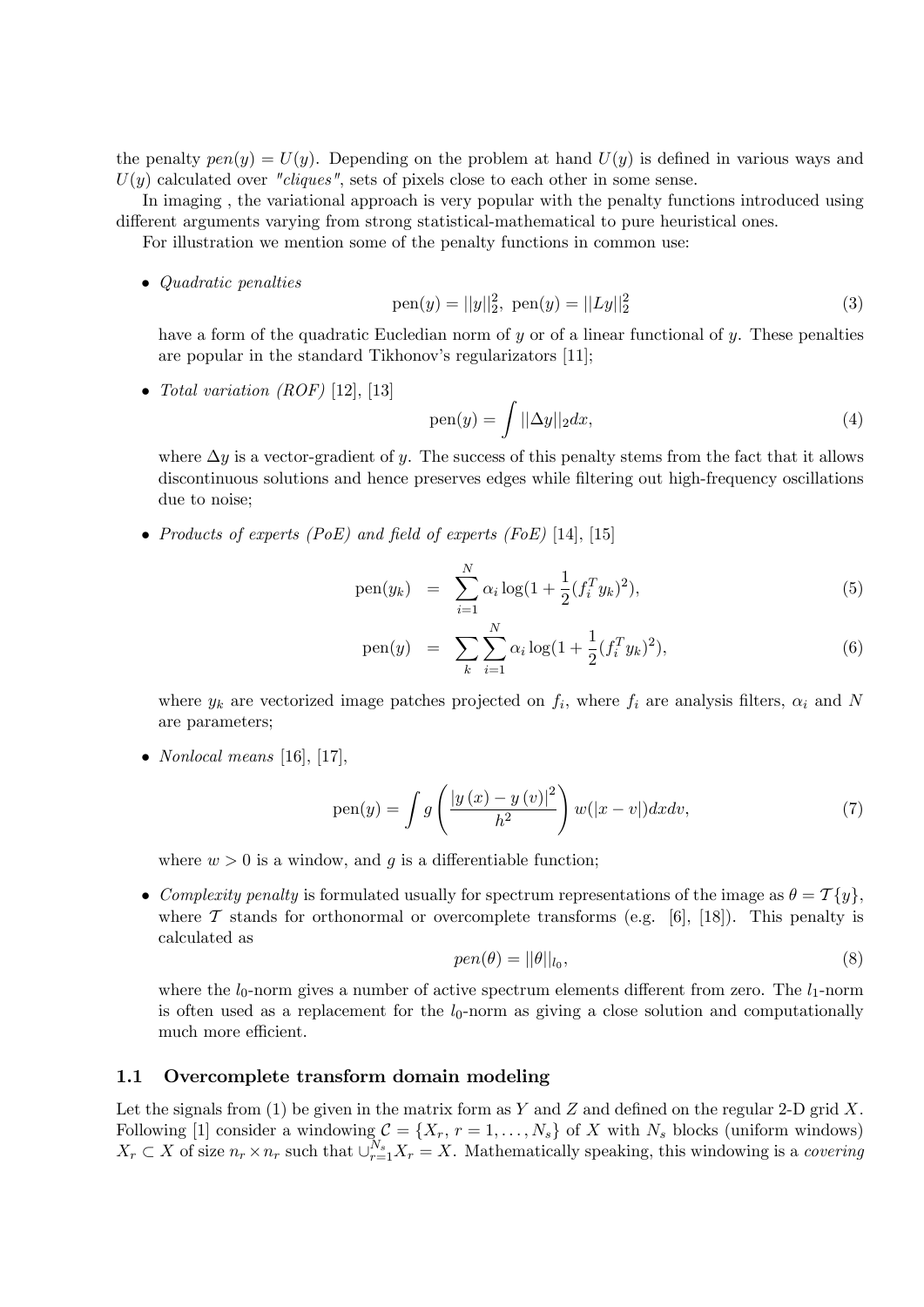of X. Thus, each  $x \in X$  belongs to at least one subset  $X_r$ . The noise-free data Y and the noisy data Z windowed on  $X_r$  are arranged in  $n_r \times n_r$  blocks denoted as  $Y_r$  and  $Z_r$ , respectively. Typically, the blocks are overlapping and therefore some of the elements may belong to more than one block.

We use transforms (orthonormal series) of pixels in the blocks in conjunction with the concept of the redundancy of natural signals. Mainly these are orthogonal polynomials, discrete Fourier, cosine and wavelet transforms. The transform, denoted as  $T_r^{2D}$ , is applied for each window  $X_r$  independently as

$$
\theta_r = T_r^{2D} (Y_r), \qquad [ = D_r Y_r D_r^T ] \qquad r = 1, ..., N_s,
$$
\n(9)

where  $\theta_r$  is the spectrum of  $Y_r$ . The equality enclosed in square brackets holds when the transform  $T_r^{\text{2D}}$  is realized as a separable composition of 1-D transforms, each computed by matrix multiplication against an  $n_r \times n_r$  orthogonal matrix  $D_r$ . The inverse  $\mathcal{T}_r^{2D-1}$  of  $\mathcal{T}_r^{2D}$  defines the signal from the spectrum as

$$
Y_r = T_r^{2D-1}(\theta_r), \qquad \left[ = D_r^T \theta_r D_r \right] \qquad r = 1, \ldots, N_s.
$$

The noisy spectrum of the noisy signal is defined as

$$
\tilde{\theta}_r = T_r^{2D} (Z_r), \qquad \left[ = D_r Z_r D_r^T \right] \qquad r = 1, \dots, N_s. \tag{10}
$$

The signal y is *sparse* if it can be well approximated by a small number of non-zero elements of the spectrum  $\theta_r$ . The number of non-zero elements of  $\theta_r$ , denoted using the standard notation as  $||\theta_r||_{l_0}$ , is interpreted as the complexity of the model in the block.

If the blocks are overlapping the total number of the spectrum elements  $\theta_r$ ,  $r = 1, \ldots, N_s$ , is larger (much larger) than the image size and we arrive to the overcomplete or redundant data approximation. This redundancy is an important element of the efficiency of this modeling overall.

The blockwise estimates are simpler for calculation than the estimates produced for the whole image because the blocks are much smaller than the whole image. This is a computational motivation for the blocking. Another even more important point is that the blocking imposes a localization of the image on small pieces where simpler models may fit the observations.

The data windowing can be produced in many different ways. In deterministic non-adaptive design, fixed-size square windows cover the image entirely. One example of this sort of windowing is the sliding windowing where to each pixel in the image a window is assigned having this pixel as, say, its upper-left corner (e.g., [9], Ch. 5).

#### 1.2 Estimation

For the white Gaussian noise in the observation model  $(9)-(10)$ , the penalized minus log-likelihood maximization gives the estimates of  $\theta_r$  as

$$
\hat{\theta}_r = \underset{\vartheta}{\operatorname{argmin}} \, ||Z_r - T_r^{\text{2D} - 1}(\vartheta)||_2^2 / \sigma^2 + \lambda \operatorname{pen}(\vartheta),
$$
\n
$$
\hat{Y}_r = T_r^{\text{2D} - 1}(\hat{\theta}_r),
$$
\n(11)

where  $\vartheta$  is a matrix of the size of  $Z_r$ ,  $pen(\vartheta) = ||\vartheta||_{l_0} = \sum_{k,l} 1(\vartheta(k,l) \neq 0)$ ,  $1(\vartheta(k,l) \neq 0) = 1$  if  $\vartheta(k, l) \neq 0$  and  $1(\vartheta(k, l) = 0) = 0$ , and  $\lambda > 0$  is a parameter that controls the trade-off between the penalty and the Ödelity.

The spectrum penalty is used for characterizing the model complexity and appears naturally in the Bayesian interpretation of this modeling, provided that the spectrum  $\vartheta$  is random with a prior density  $p(\theta) \propto e^{-\lambda \text{pen}(\theta)}$ . The estimator (11) can be presented in the following equivalent form

$$
\hat{\theta}_r = \underset{\vartheta}{\text{argmin}} \, ||\tilde{\theta}_r - \vartheta||_2^2 / \sigma^2 + \lambda \operatorname{pen}(\vartheta), \tag{12}
$$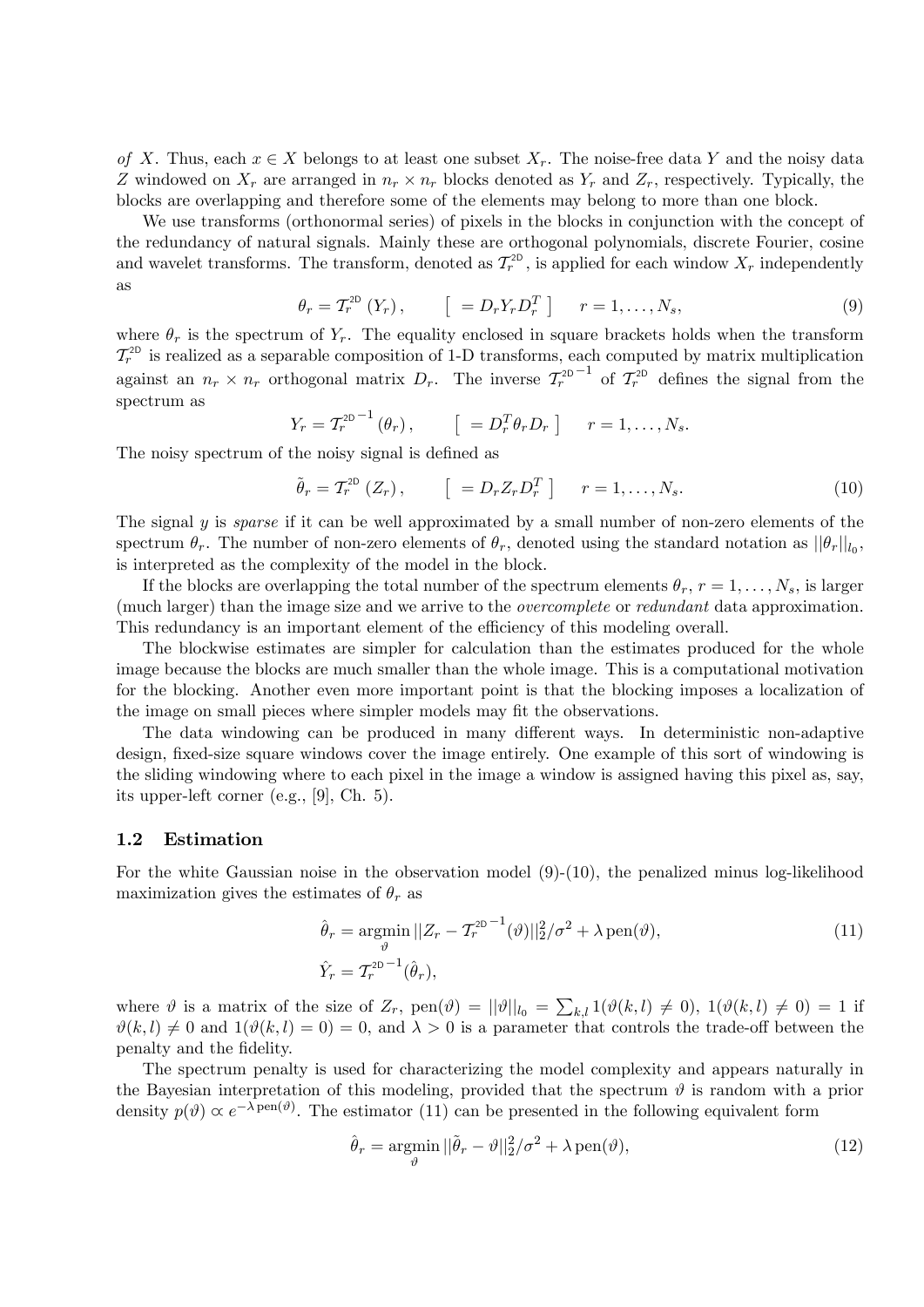where the noisy spectrum is calculated as (10).

Because the penalty is additive for the items of  $\vartheta$  the problem in (10) can be solved independently for each element of the  $\hat{\theta}_r$  as a scalar optimization problem:

$$
\hat{\theta}_r(k,l) = \underset{x \in R^1}{\operatorname{argmin}} \left( \tilde{\theta}_r(k,l) - x \right)^2 / \sigma^2 + \lambda \mathbb{1}(|x| > 0). \tag{13}
$$

This solution has a form of the hard-thresholding

$$
\hat{\theta}_r(k,l) = \rho(\tilde{\theta}_r(k,l), \lambda \sigma) \triangleq \tilde{\theta}_r(k,l) \cdot 1\left(|\tilde{\theta}_r(k,l)| > \sigma \sqrt{\lambda}\right),\tag{14}
$$

i.e.  $\hat{\theta}_r(k, l) = 0$  if  $|\tilde{\theta}_r(k, l)| \le \sigma \sqrt{\lambda}$  and  $\hat{\theta}_r(k, l) = \tilde{\theta}_r(k, l)$  if  $|\tilde{\theta}_r(k, l)| > \sigma \sqrt{\lambda}$ .

The corresponding estimates for the pixels of the block are  $\hat{Y}_r = T_r^{2D-1}(\hat{\theta}_r)$ .

### 1.3 Aggregation of windowed estimates

At the points where the windows overlap, multiple estimates appear. Then, the final estimate for each x is calculated as the sample mean or the weighted mean of these multiple estimates  $[1]$ :

$$
\hat{y}(x) = \frac{\sum_{r} \mu_r \hat{y}_r(x)}{\sum_{r} \mu_r \chi_{X_r}(x)}, \ x \in X,\tag{15}
$$

where  $\hat{y}_r$  is obtained by returning the window-wise (multipoint) estimates  $\hat{Y}_r$  to the respective place  $X_r$  (and extending it as zero outside  $X_r$ ),  $\mu_r$  are the weights used for these estimates, and  $\chi_{X_r}$  is the indicator function (characteristic function) of the set  $X_r$ .

Although in many works equal weights  $\mu_r = 1 \forall r$  are traditionally used it is a well established fact that the efficiency of the aggregated estimates (15) sensibly depends on the choice of the weights.

In particular, using weights  $\mu_r$  inversely proportional to the variances of the corresponding estimates  $\hat{y}_r$  is found to be a very effective choice, leading to the dramatic improvement of the accuracy of estimation (e.g.  $[3]$ ,  $[8]$ ). In  $[19]$  this sort of effects are studied for different weights for aggregating blockwise estimates from sliding window DCT and demonstrated essential improvements of the algorithms.

In [18], Elad and Aharon derive an optimal estimator for the windowed data (9)-(10) as a minimizer of the global energy criterion:

$$
\mathcal{E} = \frac{1}{\sigma^2} ||Z - Y||_2^2 + \sum_r \left( ||Y_r - \mathcal{T}_r^{\text{2D}}^{-1} (\vartheta_r) ||_2^2 + \lambda \operatorname{pen}(\vartheta_r) \right).
$$

The algorithm proposed in [18] uses the alternative minimization on Y and  $\vartheta_r$  and defines the spectrum estimates at the Örst step as

$$
\tilde{\theta}_r = \arg \min_{\vartheta_r} ||Z_r - \mathcal{T}_r^{2D-1}(\vartheta_r)||_2^2 + \lambda \operatorname{pen}(\vartheta_r).
$$

Given  $\tilde{\theta}_r$  the signal estimate of Y is calculated as

$$
\hat{Y} = \arg\min_{Y} \frac{1}{\sigma^2} ||Z - Y||_2^2 + \sum_{r} ||Y_r - \hat{Y}_r||_2^2,
$$
  

$$
\hat{Y}_r = T_r^{2D-1} (\tilde{\theta}_r).
$$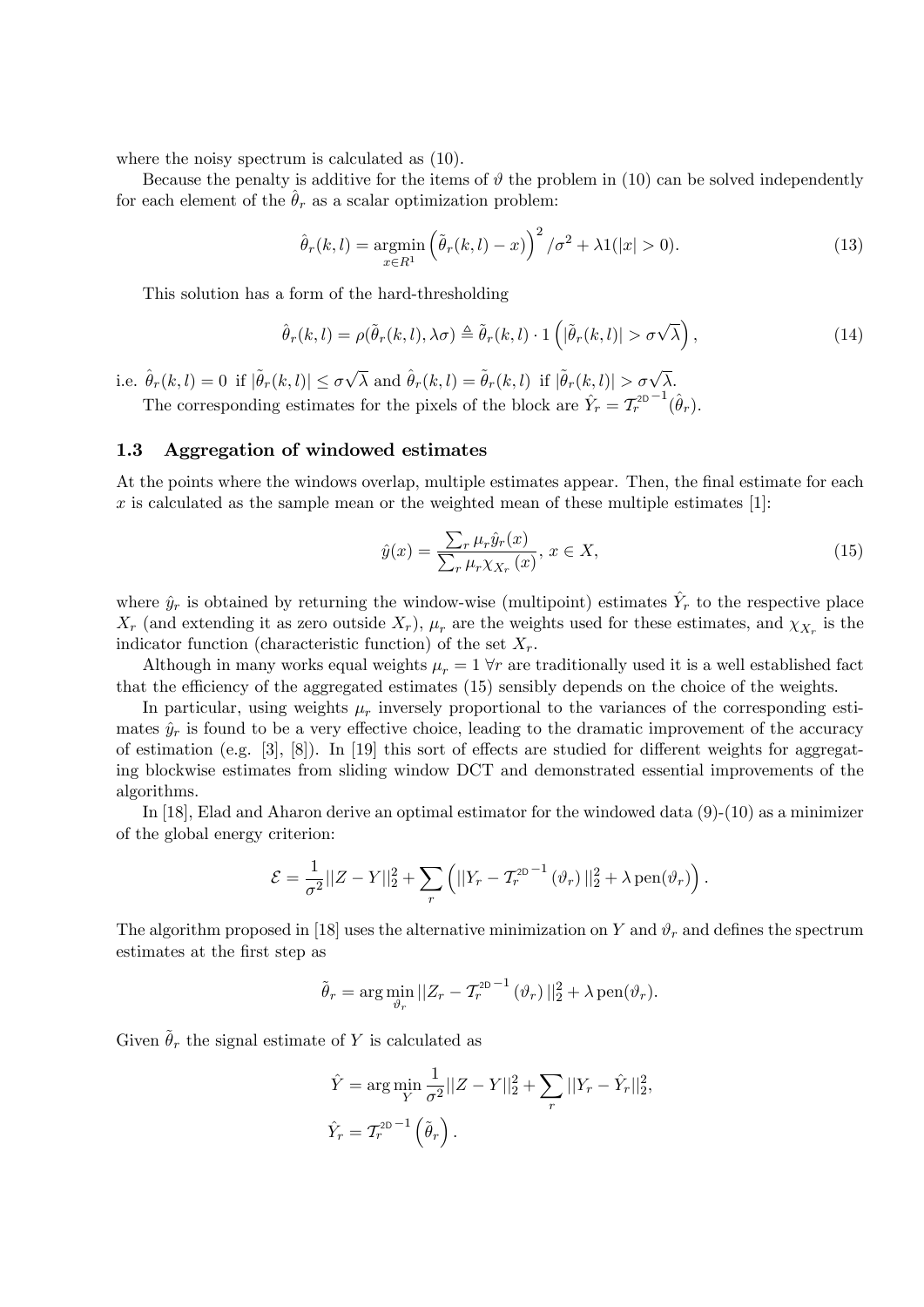Repeating this procedure we arrive to the recursive algorithm

$$
\tilde{\theta}_r^{(t)} = \arg \min_{\vartheta_r} ||\hat{Y}_r^{(t)} - T_r^{2D-1}(\vartheta_r)||_2^2 + \lambda \operatorname{pen}(\vartheta_r),
$$
\n
$$
\hat{Y}_r^{(t)} = T_r^{2D-1}(\tilde{\theta}_r^{(t)}),
$$
\n
$$
\hat{Y}_r^{(t+1)} = \arg \min_{Y} \frac{1}{\sigma^2} ||Z - Y^{(t)}||_2^2 + \sum_r ||Y_r - \hat{Y}_r^{(t)}||_2^2,
$$
\n
$$
\hat{Y}_r^{(1)} = Z_r, \ t = 1, \dots
$$
\n(16)

The third formula in (16) defines the aggregation of the windowed signal estimates  $\hat{y}^{(t)}_r(x)$  and can be rewritten as their sample mean:

$$
\hat{y}^{(t+1)}(x) = \frac{z(x)/\sigma^2 + \sum_r \hat{y}_r^{(t)}(x)}{1/\sigma^2 + \sum_r \chi_{X_r}(x)}, \qquad x \in X. \tag{17}
$$

The optimal estimator minimizing a global energy criterion can be achieved as a limit of this recursive procedure. However, as it is mentioned above, the sample mean (17) is not a good aggregation formula. It means that the recursive energy minimization used for the windowed estimates results in a procedure which can be essentially improved.

Indeed, the very good denoising results shown in [18] are obtained mainly due to combining the recursive procedure (16) with a "dictionary update" stage (K-SVD algorithm [20]).

As overcomplete estimation with multiple estimates for each pixel demonstrates high-efficiency, the aggregation of these estimates becomes a hot topic because of two different reasons. The first one is pragmatic, what is the best way to aggregate, and the second one is principal, why the aggregation can be so efficient.

## 2 Nonlocal transform domain modeling

#### 2.1 Group-wise and global penalty

Following Section 1.1, we consider the signal  $Y_j$  and observation  $Z_j$  blocks corresponding to a given windowing. The transforms are defined and calculated for these blocks. Furthermore, it is assumed that there is a similarity between some of these blocks and the similar blocks are clustered in "groups". As a measure of this similarity between the blocks r and j we use the Eucledian norm  $||Y_j - Y_r||_2^2$  [2]:

$$
w_h(r,j) = 1(||Y_r - Y_j||_2^2 \le h). \tag{18}
$$

These binary weights  $w_h(r, j)$  take value 1 if the Eucledian distance is smaller or equal to h, then the block j belongs to the group r. Otherwise if the Eucledian distance is larger than h then,  $w_h(r, j) = 0$  and the block j is not included in the group r.

We introduce the penalty first *locally* for the group and further *globally* for the whole image. The penalty for the *rth* group is defined as

$$
pen_r(\{\vartheta_{r,j}\}_j) =
$$
  
= 
$$
\left(\sum_j w_h(r,j) ||\theta_j - \vartheta_{r,j}||_2^2\right) + \lambda_r ||\{\vartheta_{r,j}\}_j||_{l_0}.
$$
 (19)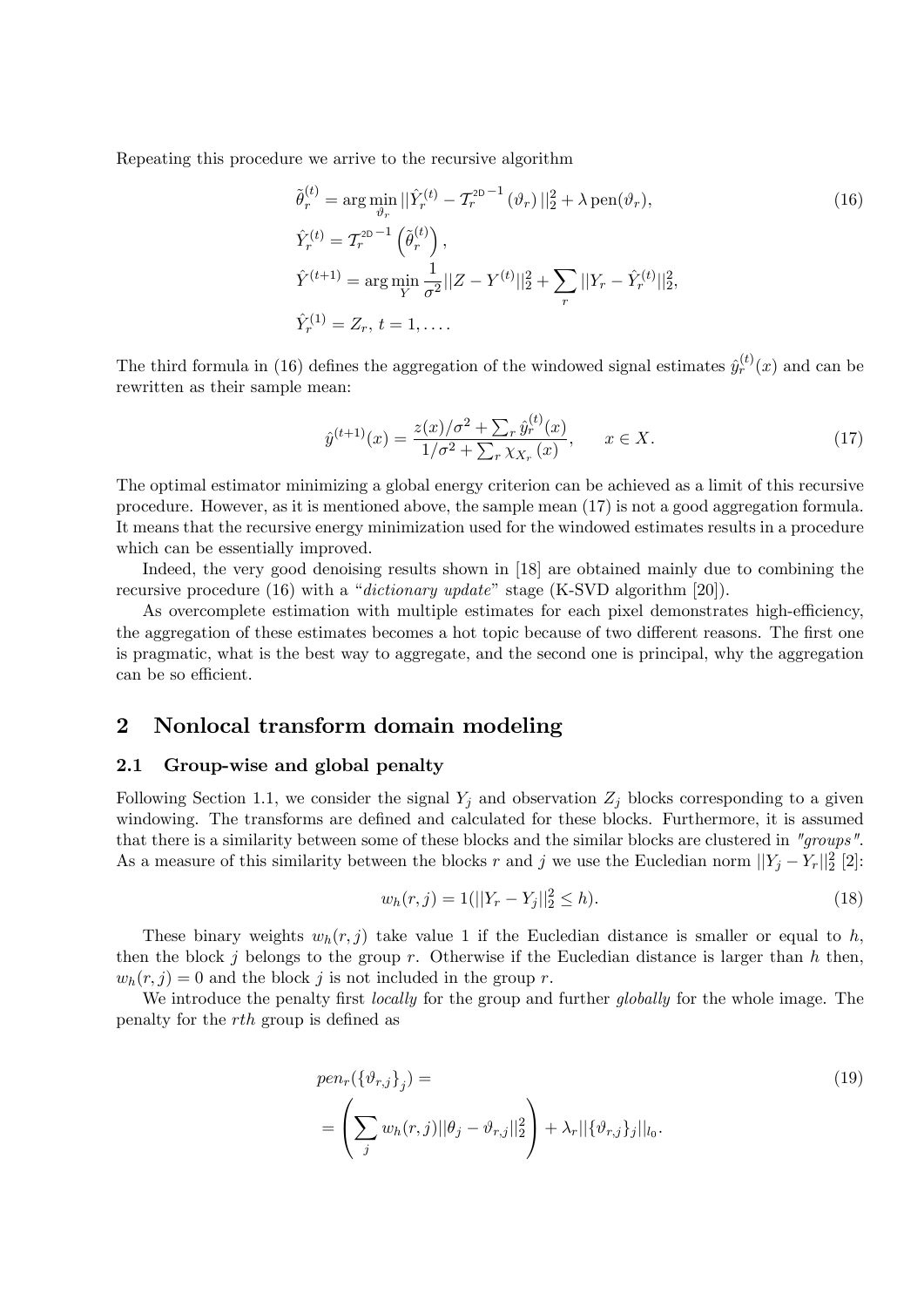Here  $\{\vartheta_{r,j}\}_j$  is a set of the models for all *jth* blocks included in the *rth* group, and  $\{\theta_j\}_j$  is a set of the spectrums of the true signal blocks in this group. This *group-wise penalty* model has been proposed and developed in [1].

In this paper we go further and introduce the *global* penalty as the weighted mean of the *group-wise* local penalties (19):

$$
PEN(\{\vartheta_{r,j}\}_{r,j}) = \sum_{r} g_r pen_r(\{\vartheta_{r,j}\}_j) =
$$
\n
$$
\sum_{r} g_r \left( \sum_{j} w_h(r,j) ||\theta_j - \vartheta_{r,j}||_2^2 + \lambda_r ||\{\vartheta_{r,j}\}_j||_{l_0} \right),
$$
\n(20)

with the group-weights  $g_r$  calculated as

$$
g_r = \frac{1/||\{\vartheta_{r,j}\}_j||_{l_0}}{\sum_r 1/||\{\vartheta_{r,j}\}_j||_{l_0}}.\tag{21}
$$

The group-wise penalty characterizes the quality of the rth group, where the accuracy of the spectrum approximations as well as the complexity of these approximations are taken into consideration.

In the global penalty the *group-wise* ones are weighed with the weights inversely proportional to the complexity of the group-wise models. This rule perfectly corresponds to the idea of the sparse image modeling when a low complexity model is the main goal. According to this idea the low complexity groups are preferable and taken in (20) with larger weights.

For the white Gaussian noise the image denoising using the global penalty (20) is formalized as the following optimization problem:

$$
\hat{Y} = \arg \min_{Y, \{\vartheta_{r,j}\}_{r,j}} J,
$$
\n
$$
J = ||Z - Y||_2^2 / \sigma^2 + \mu \cdot PEN(\{\vartheta_{r,j}\}_{r,j}),
$$
\n(22)

where  $\mu$  defines a balance between the fidelity  $||Z - Y||_2^2 / \sigma^2$  and the penalty  $PEN(\{\vartheta_{r,j}\}_{r,j})$ .

### 2.2 Collaborative block-wise and global penalty

It is demonstrated in [2] that a much higher sparsity of the signal representation can be achieved using a 3D group-wise transform instead of 2D block-wise transforms (with spectrums  $\vartheta_{r,i}$ ) as it is in (22). This sparsity in the 3D transform space improves the efficiency of filtering and implemented in  $[2]$  as collaborative filtering.

We are going to use these 3D collaborative transforms for the introduced global penalty.

Let  $\Theta_r^Y = \{\theta_{r,j}\}_{j \in K_r^{\Delta}}$  be a collection of the 2D block-wise spectrums treated as 3-D array, where j is the index used for the third dimension. We will denote the elements of the 3D array  $\Theta_r^Y$  as  $\Theta_{r,j}^Y(k,l)$ , where the indices  $(k, l)$  concern 2D array of the *j*th block in the *rth* group. Apply a 1D orthonormal transform  $T^{1D}$  with respect to j. In this way we arrive to a group-wise 3D spectrum of the signal Y in the rth group as

$$
\Omega_r^Y = \mathcal{T}^{\text{1D}}(\Theta_r^Y). \tag{23}
$$

Following [1], [2] we replace the 2D spectrum-estimates  $\{\vartheta_{r,j}\}_{j\in K_r^h}$  with the corresponding 3D spectrum  $\Omega = T^{1D}(\{\vartheta_j\}_{j\in K_r^{\Delta}})$  obtained by applying the 1D transform  $T^{1D}$  on the collection of 2D spectra  $\{\vartheta_j\}_{j\in K_r^{\Delta}}$ . Then, the  $l_0$ -norm  $\|\{\vartheta_{r,j}\}_{j\in K_r^h}\|_{l_0}$  in (20) is replaced with the equivalent norm in this 3D spectrum space defined as  $||\Omega||_0 = \sum_{k,l,j \in K_r^{\Delta}} 1(\Omega_j(k,l) \neq 0)$ .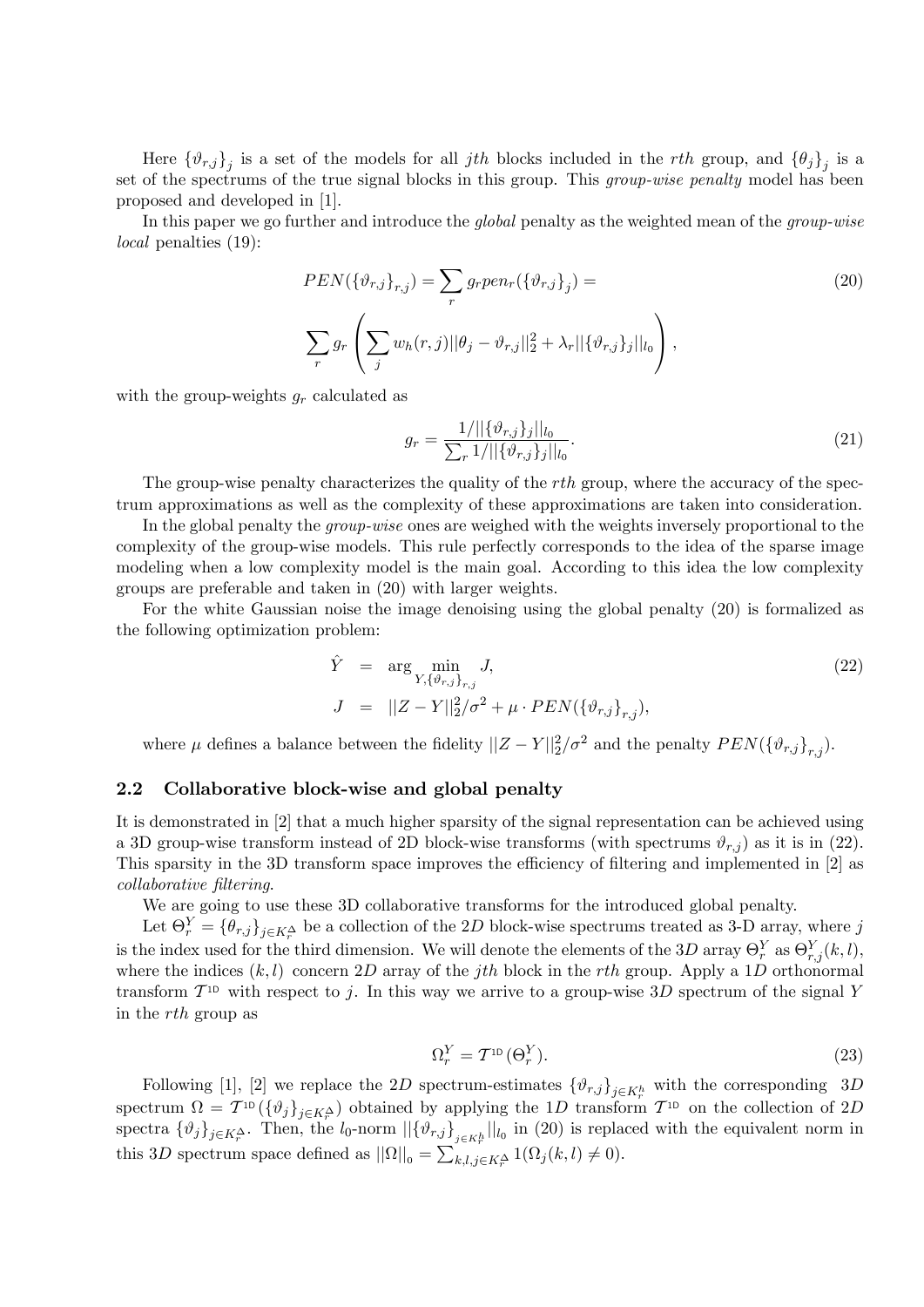This 3D spectrum representation is used as a joint *collaborative* model of the signal clustered in the *rth* group. For this group the group-wise penalty  $(19)$  takes the form

$$
pen_r(\Omega) = ||\Omega_r^Y - \Omega||_2^2 + \lambda_r ||\Omega||_{l_0}.
$$
\n(24)

Recall again, that here  $\Omega$  is the 3D array of the spectrum approximations (estimates) we are looking for, and  $\Omega_r^Y$  (with index Y) is the spectrum of the blocks of the true signal values  $Y_j$  collected into the *rth* group according to the rule  $\{Y_j\}_{j\in K_r^{\Delta}}$ .

Then the global penalty (20) takes the form

$$
PEN(\{\Omega_r\}_r) = \sum_r g_r \cdot pen_r(\Omega) =
$$
\n
$$
\sum_r g_r (||\Omega_r^Y - \Omega_r||_2^2 + \lambda_r ||\Omega_r||_{l_0}),
$$
\n
$$
g_r = \frac{1/||\Omega_r||_{l_0}}{\sum_r 1/||\Omega_r||_{l_0}},
$$
\n(25)

where the spectrum  $\Omega_r$  is an estimate for the spectrums  $\Omega_r^Y$  in the rth group, and  $\lambda_r||\Omega_r||_{l_0}$  is the  $l_0$ -norm penalty for this estimate.

#### 2.3 Nonlocal energy minimization (NEM)

Using the spectrum representation for the signals and passage to the  $3D$  spectrum as well as the  $l_0$ -norm global penalty (25) defined for this 3D space the estimation problem (22) is reformulated as follows

$$
\hat{Y} = \arg \min_{Y, \{\Omega_r\}_r} J,
$$
\n
$$
J = ||Z - Y||_2^2 / \sigma^2 + \mu \cdot PEN(\{\Omega_r\}_r).
$$
\n(26)

This estimator is an essential development of the well known nonlocal means algorithms [21], [22], the algorithms with the block-matching [23] as well as the basic concepts imbedded in the nonlocal collaborative filtering  $[2]$ ,  $[1]$ .

Let us consider the alternative minimization of J on  $\{\Omega_r\}_r$  and Y assuming that the weights  $g_r$ are Öxed.

If Y is given minimization on  $\{\Omega_r\}_r$  concerns the penalty term  $PEN(\{\Omega_r\}_r)$  only, and it is reduced to scalar calculations independent for each element of  $\Omega_r$ , because  $\min_{\{\Omega_r\}_r} J \implies \min_{\Omega} pen_r(\Omega)$  and further

$$
\hat{\Omega}_r(k,l) = \arg\min_{x \in R^1} \left( \Omega_r^Y(k,l) - x \right)^2 + \lambda_r \cdot 1(x \neq 0) \, .
$$

According to (14) this solution is the hard-thresholding of  $\Omega_r^Y(k, l)$  calculated as

$$
\hat{\Omega}_r(k,l) = \rho(\Omega_r^Y(k,l), \sqrt{\lambda_r}).\tag{27}
$$

When  $\hat{\Omega}_r(k, l)$  are found the signal estimates are calculated as

$$
\hat{\Theta}_r = \{\hat{\theta}_{r,j}\}_{j \in K_r^{\Delta}} = \mathcal{T}^{1D-1} \left( \hat{\Omega}_r \right),
$$
  

$$
\hat{Y}_{r,j} = \mathcal{T}^{2D-1} \left( \hat{\theta}_{r,j} \right).
$$
 (28)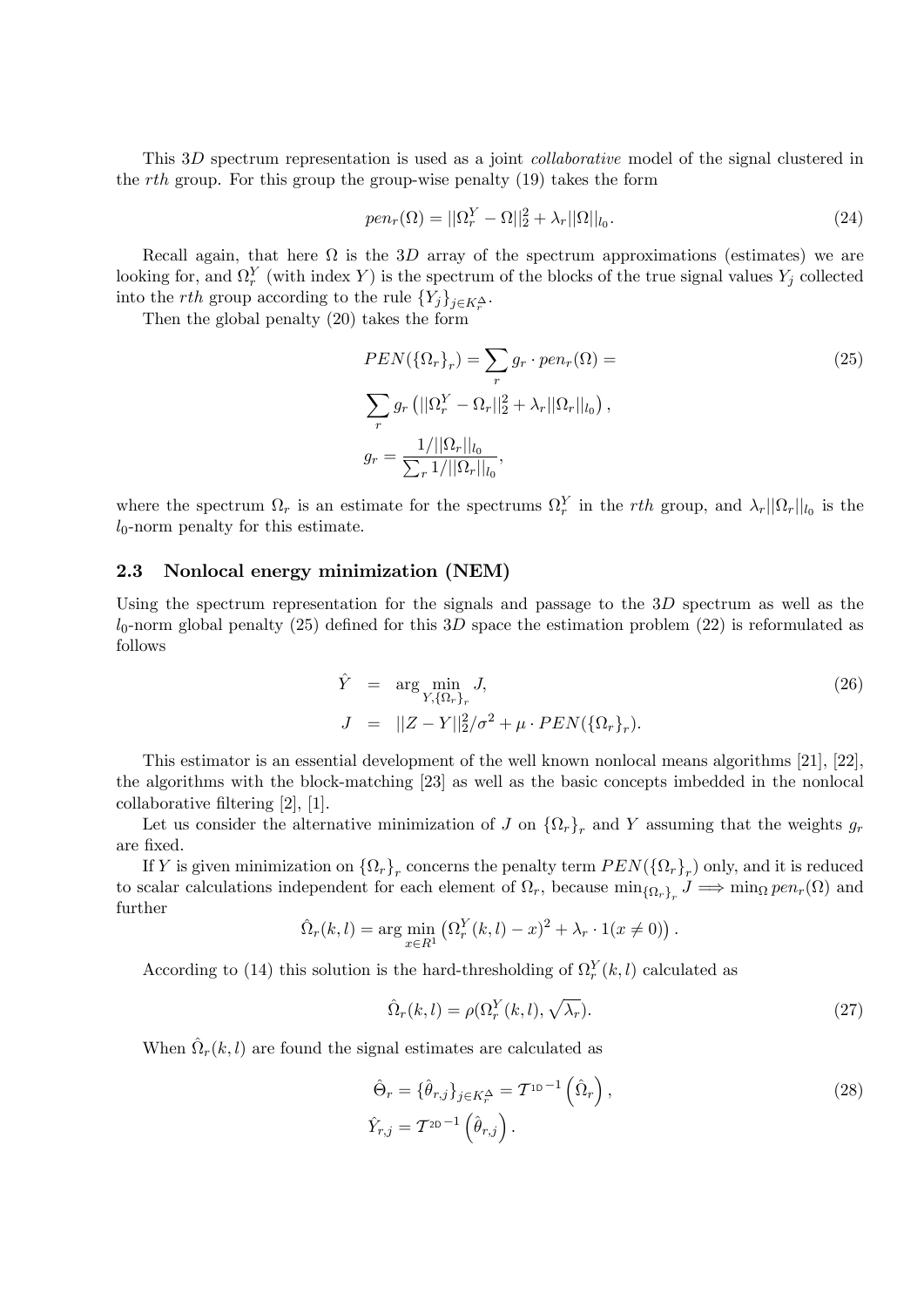The consecutive  $T^{1D-1}$  and  $T^{2D-1}$  inverse transforms return first the estimates  $\hat{\Theta}_r = {\hat{\theta}_{r,j}}_{j\in K_r^{\Delta}}$ of  $\mathcal{T}^{2D}$ -spectra of the blocks in the group, and hence the multipoint estimates  $\hat{Y}_{r,j}$  of these blocks. Because these estimates can be different in different groups, we use the double indexes for the signal estimates  $\hat{Y}_{r,j}$ , where j stays for the index of the block and r for the group where these estimates are obtained.

Consider minimization in (26) on Y provided  $\{\Omega_r\}_r$  are given as  $\left\{\hat{\Omega}_r\right\}$ . The spectrums  $\Omega_r^Y$  depend on  $Y$  and this dependence should be taken into considerations in minimization on  $Y$ . It is convenient to give this solution for the penalty in the form (20) where the spectrums in the quadratic norms are replaced by the corresponding signals

$$
PEN(\{\vartheta_{r,j}\}_{r,j}) =
$$
\n
$$
= \sum_{r} g_r \left( \sum_{j} w_h(r,j) ||Y_j - \hat{Y}_{r,j}||_2^2 + \lambda_r ||\{\vartheta_{r,j}\}_j||_{l_0} \right).
$$
\n(29)

Let us use for the signals given by the matrices  $Y, Z, Y_j, \hat{Y}_{r,j}$  the lexicographical vector representations and use for this vectors the corresponding bold letters  $\mathbf{Y}, \mathbf{Z}, \mathbf{Y}_j, \hat{\mathbf{Y}}_{r,j}$ . The vectors  $\mathbf{Y}_j$  are the parts (projections) of the vectors Y and they can be defined through projection matrices  $P_i$  of the corresponding sizes,  $Y_j = P_j Y$ . Note that  $P_j$  is a binary matrix with items (0,1).

Using this vector-matrix notation and the penalty in the form  $(29)$  the criterion J in  $(22)$  can be represented as

$$
J = ||\mathbf{Z} - \mathbf{Y}||_2^2 / \sigma^2 + \mu \cdot \sum_r g_r \left( \sum_j w_h(r, j) ||\mathbf{P}_j \mathbf{Y} - \hat{\mathbf{Y}}_{r, j}||_2^2 + \lambda_r ||\{\vartheta_{r, j}\}_j||_{l_0} \right).
$$
 (30)

Differentiation on Y gives after some manipulations the estimate of Y in the form:

$$
\hat{\mathbf{Y}} = \boldsymbol{\Phi}^{-1} \left( \mathbf{Z}/\sigma^2 + \mu \cdot \sum_r g_r \sum_j w_h(r, j) \mathbf{P}_j^T \hat{\mathbf{Y}}_{r, j} \right),
$$
\n
$$
\boldsymbol{\Phi} = \mathbf{I}/\sigma^2 + \mu \cdot \sum_r g_r \sum_j w_h(r, j) \mathbf{P}_j^T \mathbf{P}_j.
$$
\n(31)

In conclusion of this section we wish to discuss the meaning of the global penalty in the form (25):

- 1. The penalty  $(25)$  is a dictionary (transform, basis) dependent one defined first of all by the approximation accuracy of the true image spectrums  $\Omega_r^Y$  by the basis spectrums  $\Omega_r$ . This accuracy is complemented by the cost of this approximation calculated through the  $l_0$ -norms of the used bases. The penalty  $(25)$  is different from  $(3)$ ,  $(4)$ ,  $(7)$ , which are dictionary independent, and similar to (5), (6) and (8), which are dictionary dependent;
- 2. The global penalty (25) is unusual in a number of aspects. One of the most important is that this penalty function is multilayer. The blocks in the reference rth group are selected as the ones close (similar) to the reference rth block and taken from different part of the image. These blocks form a 3D multilayer group used for group-wise processing. Each block can be selected for various reference blocks and in this way it can serve as layers in many different blocks. The sets of the multilayer constructions can be tracked in the formula (25) explicitly. The multilayer constructions can be quite complex and signal/observation adaptive.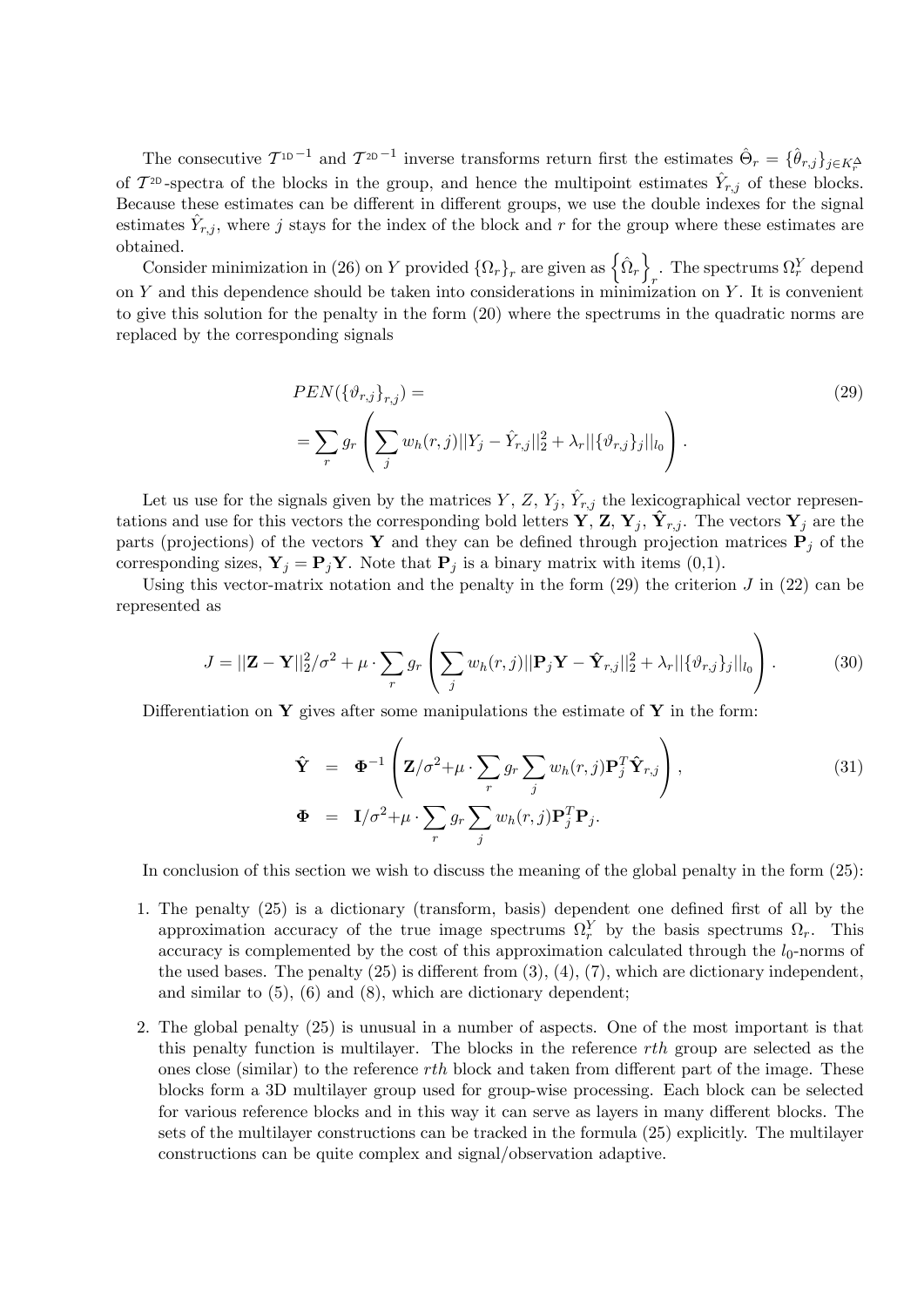- 3. Another type of multilayer constructions appear when we go from the spectrum to signal estimates. The windows are ovelapping and for each image pixel there are multiple window-wise estimates. These constructions cannot be tracked in (25) because they depend on image location of the windows collected in the groups. This grouping is explicitly revealed by the projection matrices  $P_i$  in (30). The weights  $g_r$  defined by the complexity of the group-wise models gives the aggregation weights fusing the multiple estimates in the final estimates for each pixel as it clear from (31).
- 4. The proposed penalties, group-wise and global, are inspired by the similar constructions developed in the BM3D algorithm for the group-wise multi-model collaborative filtering  $[2]$ ,  $[1]$ . Using the global penalty and variation formulation of estimation with the criterion in the form (30) we obtain a novel recursive algorithm sharing with BM3D the distinctive features of this algorithm: grouping of windows, 3D collaborative filtering and fusing of the group-wise estimates into the final one.

### 2.4 Implementation on the NEM algorithm

The NEM minimization is implemented as a recursive algorithm composed from the following steps: 1: Initialization:  $\hat{Y}^{(1)} = Z$  and  $g_r^{(1)} = 1$ ;

- 2: For every  $t = 1, 2, ...$ 
	- Calculate the windowed signals  $\hat{Y}_r^{(t)}$ , the weights

$$
w_h^{(t)}(r,j) = 1(||\hat{Y}_r^{(t)} - \hat{Y}_j^{(t)}||_2^2 \le h)
$$
\n(32)

and the windowed spectrums  $\tilde{\theta}_{r,j}^{(t)} = \mathcal{T}_r^{\text{2D}} \left( \hat{Y}_j^{(t)} \right)$ j ),  $j \in K_r^{\Delta}$ , for all groups r;

- Calculate the group-wise "noisy" spectrums  $\tilde{\Omega}_r^{\hat{Y}^{(t)}}$ , the updated windowed spectrum estimates  $\hat{\theta}^{(t)}_{r,j}$  and the corresponding updated windowed signal estimates  $\hat{Y}^{(t)}_{r,j}$  using thresholding (27) and the inverse transforms (28);
- Calculate the complexity  $||\{\hat{\theta}_{r,j}^{(t)}\}\|$  $\langle r, \overline{r}, \overline{j} \rangle_j ||_{l_0}$  of the group models and the weights

$$
g_r^{(t)} = \frac{1/||\{\hat{\theta}_{r,j}^{(t)}\}_j||_{l_0}}{\sum_{r} 1/||\{\hat{\theta}_{r,j}^{(t)}\}_j||_{l_0}};
$$

• Update the signal estimate  $\hat{\mathbf{Y}}^{(t+1)}$  using (31)

$$
\hat{\mathbf{Y}}^{(t+1)} = \mathbf{\Phi}^{-1} \left( \mathbf{Z} / \sigma^2 + \mu \cdot \sum_r g_r^{(t)} \sum_j w_h^{(t)}(r, j) \mathbf{P}_j^T \hat{\mathbf{Y}}_{r, j}^{(t)} \right),
$$
\n
$$
\mathbf{\Phi} = \mathbf{I} / \sigma^2 + \mu \cdot \sum_r g_r^{(t)} \sum_j w_h^{(t)}(r, j) \mathbf{P}_j^T \mathbf{P}_j;
$$
\n(33)

• Continue until convergence.

The recursive procedure (33) of the NEM algorithm looks similar to the recursive algorithm (17) which is also derived by a global minimization of the energy function. We wish to note some distinctive features making a principal difference between these algorithms: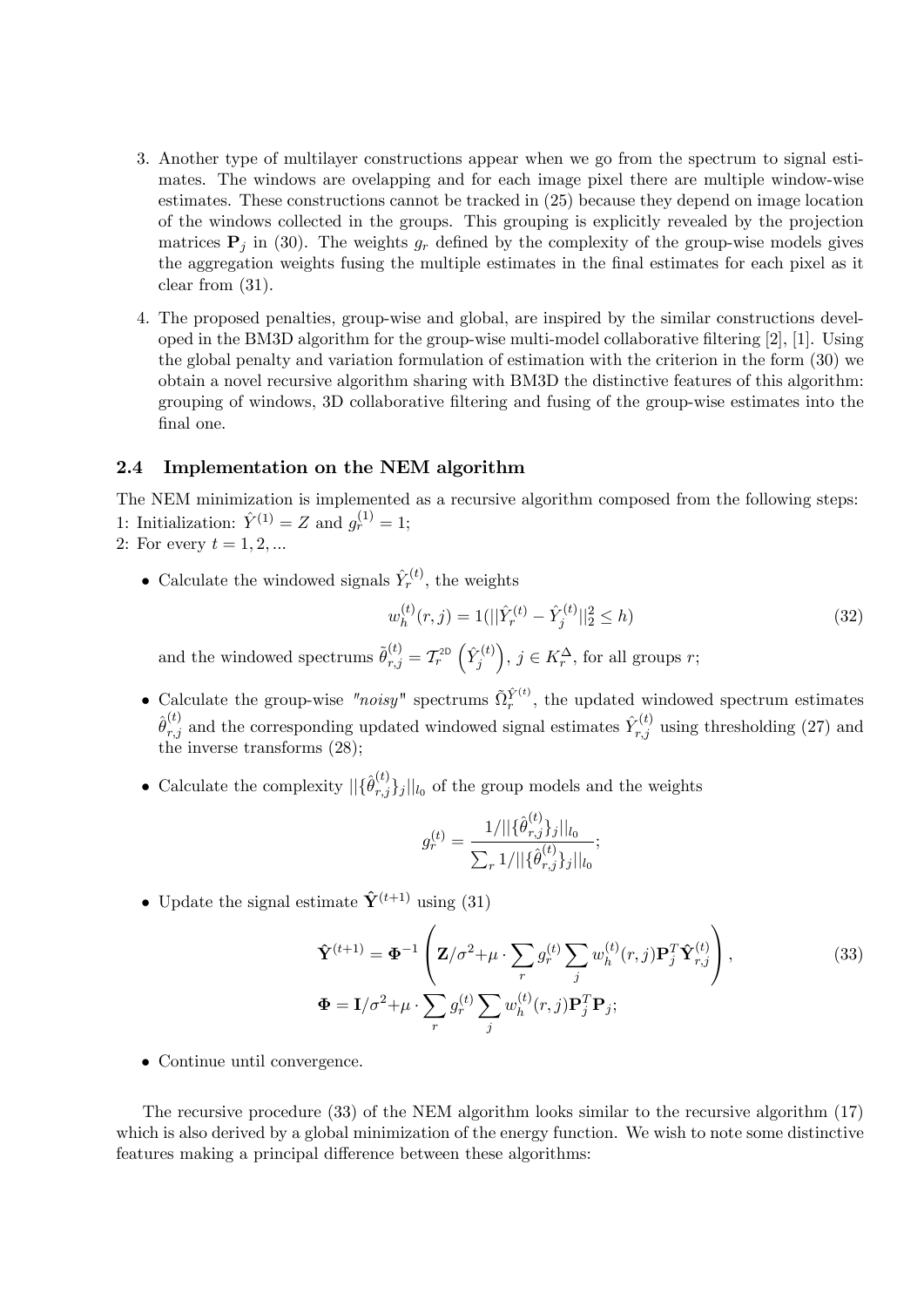- The estimate  $\hat{\mathbf{Y}}^{(t+1)}$  in (33) is a weighted mean of the partial block-wise estimates  $\hat{\mathbf{Y}}_{r,j}$  with the weights defined by the complexity of the group-wise models while in (17) the sample mean of the block-wise estimates is used with the weights defined by the number of the windows overlapping for the particular pixel;
- In the algorithm (33) we have varying adaptive number of the windowed estimates for each pixel. This effect follows from the multiple-window modeling in the collaborative filtering. In  $(17)$  a fixed number of the window-estimate defined by the geometry of the image windowing is used;
- $\bullet$  The algorithm (33) is nonlocal with the adaptive similar windows selection while the estimator  $(17)$  is local.

#### 2.5 Links between NEM and BM3D algorithms

The BM3D algorithm [2] is composed from two successive stages: the hard-thresholding (basic) and the Wiener (post-processing) filtering. These two stages being similar in structure are different by the used filtering: the hard-thresholding for the basic stage and the Fourier domain Wiener filtering for the second stage. The both filtering are the collaborative ones produced for 3D spectral variables.

The BM3D algorithm as well as its further developments (e.g. [24], [25]) currently demonstrates the state-of-the-art visual and numerical performance [26].

A few works has been done to formalize the image modeling implemented in the BM3D algorithm, in particular, in order to connect this type of the algorithms with the frameworks of the more traditional image processing approaches and techniques.

The concept of the *group-wise multiple-models* and *group-wise* penalty are proposed in [1], where the 3D transform domain estimates are found by minimization of the criteria formulated as the groupwise penalties (19) and (24), where the true signal spectrums  $\theta_j$  and  $\Omega_r^Y$  are replaced by the noisy ones  $\tilde{\theta}_j$  and  $\Omega_r^Z$ :

$$
pen_r(\{\vartheta_{r,j}\}_j) = \left(\sum_j w_h(r,j) ||\tilde{\theta}_j - \vartheta_{r,j}||_2^2\right) + \lambda_r ||\{\vartheta_{r,j}\}_j||_{l_0},\tag{34}
$$

$$
pen_r(\Omega) = ||\Omega_r^Z - \Omega||_2^2 + \lambda_r ||\Omega||_{l_0}.
$$
\n(35)

Minimization of this  $pen_r(\Omega)$  gives two first steps of the *basic thresholding* BM3D's: *grouping* and  $collaborative$  filtering. However, the third step *aggregation* is appeared in [1] as a separate complementary procedure of BM3D.

The mix-distribution modeling in [27] is proposed with intention to obtain the all three steps of the *basic thresholding* BM3D. The thresholded group-wise estimates are derived as the  $l_0$ -norm penalized conditional means (regressions) while for the aggregation an auxiliary optimization problem should be formulated giving the estimate in the desired form of the weighted mean with the weights inverse to the variances of the group-wise estimates.

The introduced global penalty (in the forms  $(20)$  and  $(25)$ ) is different from the models considered in [1] and [27]. Being used in the variational formulation it gives the all three steps of the basic thresholding BM3D algorithm in all-in-one package.

To be precise with this statement we show that the basic thresholding BM3D algorithm can be derived as a minimizer of the *global penalty*:

• Grouping. The windowed data  $Z_j$  are collected in the groups  $K_r^{\Delta}$  according to the rule (18) used in (20). With  $h = \sigma^2 \chi$  ( $\chi > 0$  is a parameter) it gives the grouping rule implemented in the basic BM3D algorithm;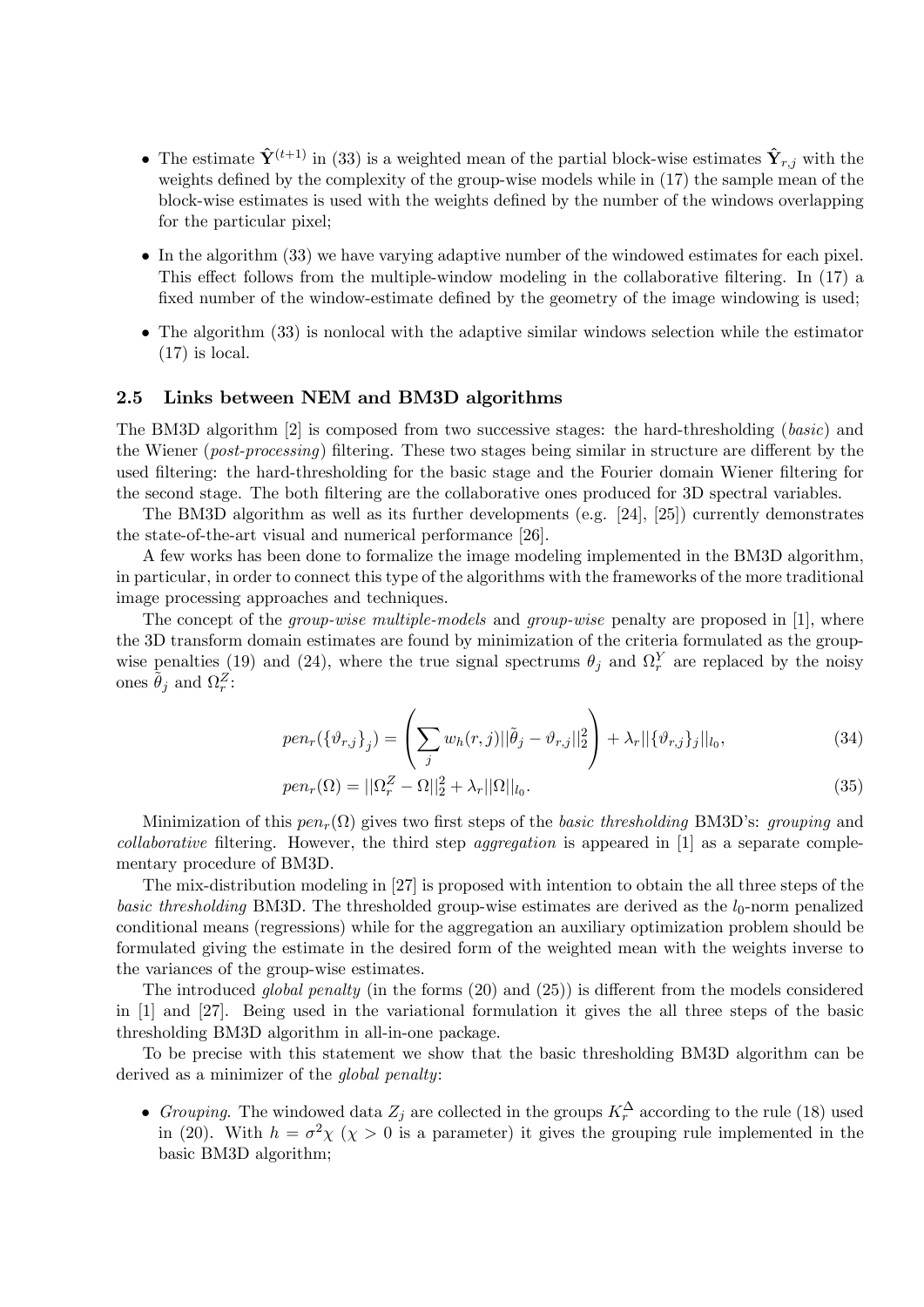• 3-D collaborative filtering. Let the true spectrums  $\Omega_r^Y$  in the global penalty (25) be replaced by the noisy  $\Omega_r^Z$ , and this global penalty be minimized on all  $\Omega_r$  provided that  $g_r$  are fixed:

$$
\left\{\hat{\Omega}_r\right\}_r = \min_{\{\Omega_r\}_r} PEN(\{\Omega_r\}_r),\tag{36}
$$

$$
PEN(\{\Omega_r\}_r) = \sum_r g_r \left( \|\Omega_r^Z - \Omega_r\|_2^2 + \lambda_r \|\Omega_r\|_{l_0} \right). \tag{37}
$$

Then, the estimates  $\hat{\Omega}_r$  are the hard-thresholded  $\Omega_r^Z$  calculated according to the formula (27). If  $\lambda_r$  are selected as the corresponding thresholds in [24] then  $\hat{\Omega}_r$  from (36) are the group-wise spectrum estimates of the BM3D algorithm.

The corresponding collaborative windowed spectrum  $\hat{\theta}_{r,j}$  and signal estimates  $\hat{Y}_{r,j}$  are calculated according to (28).

• Aggregation. Let us use the global penalty in the form (20). Minimization of this penalty on Y using the vectorized representation of the signal in the penalty (see (30)) gives the estimate of the signal in the form

$$
\hat{\mathbf{Y}} = \mathbf{\Phi}^{-1} \sum_{r} g_r \sum_{j} w_h(r, j) \mathbf{P}_j^T \hat{\mathbf{Y}}_{r,j},
$$
\n
$$
\mathbf{\Phi} = \sum_{r} g_r \sum_{j} w_h(r, j) \mathbf{P}_j^T \mathbf{P}_j, g_r = \frac{1}{\sigma^2 ||\{\hat{\theta}_{r,j}\}_j||_{l_0}},
$$
\n(38)

which is identical to used in BM3D for aggregation of the estimates obtained by the hardthresholding.

Thus, it is shown that the basic thresholding BM3D algorithm can be derived by the alternative minimization of the global penalty using two different forms of this criterion given in the spectrum (25) and signal (29) domains.

| $\parallel \sigma$ | Image   Cameraman    | Lena             | Barbara                                            |
|--------------------|----------------------|------------------|----------------------------------------------------|
|                    | $256 \times 256$     | $512 \times 512$ | $512\times512$                                     |
| $\parallel 5$      | 38. 20 $(38.12)$     |                  | <b>38.70</b> (38.57)   38.29 ( <b>38.40</b> )      |
| $\parallel$ 10     | <b>34.00</b> (33.80) |                  | <b>35.69</b> (35.56) <b>34.93</b> (34.88) <b> </b> |
| $\parallel$ 25     | 29.30(29.01)         |                  | <b>31.89</b> (31.37) <b>30.31</b> (30.17) <b> </b> |
| $\parallel$ 35     | 27.70 (27.32)        |                  | <b>30.34</b> (29.57) <b>28.58</b> (28.25) <b> </b> |

Table 1: PSNR values (in dB) obtained by NEM and basic thresholding BM3D.

## 3 Simulation experiments

We have produced a number of experiments in order to test the performance of the recursive NEM algorithm.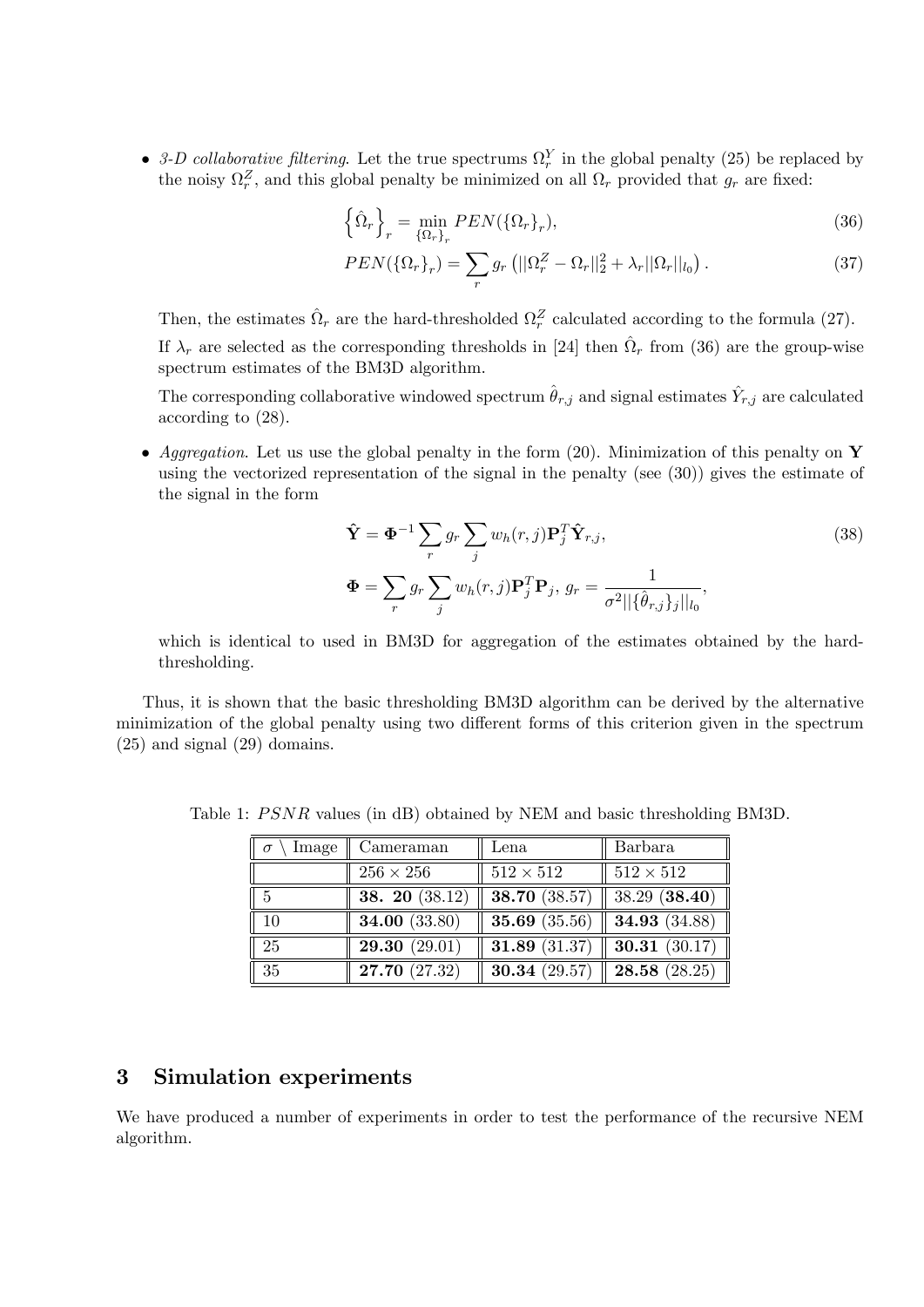

Figure 1: Fragment of the cameraman test-image,  $\sigma = 25$ : true image (left); novel algorithm,  $PSNR =$ 29.30 dB (middle); basic thresholding BM3D algorithm  $PSNR = 29.01$  dB (right).

It is shown that provided a proper selection of the main parameters of the NEM algorithm such as  $\mu$  in (33) and  $\lambda_r$  in (30) this algorithm is able to give results which are better than obtained by BM3D. The comparison versus the BM3D is done for the basic thresholding part of this algorithm omitting the Wiener Öltering used as the second stage in BM3D. In this case we enable a more or less fair comparison where both the BM3D and NEM algorithms use identical Öltering instruments including the collaborative filtering and aggregation.

The numerical results are shown in Table 1.  $PSNR$  values are given for 10 iterations of the NEM algorithm. The  $PSNR$  values obtained by the basic BM3D algorithm are shown in brackets. The NEM algorithm mainly demonstrates the accuracy which is not worse and even better in particular for higher level of the noise. We found that these preliminary simulation results are promising and show that further improvement can be achieved by modifying the NEM algorithm and tuning its parameters.

A visual performance of the algorithms is demonstrated in Fig.1 and Fig.2. The fragments of the cameraman test-image in Fig.1 show the advantage of the NEM algorithm giving a better Öltered background. Visually the estimates by BM3D and NEM for the lena test-image are more less equivalent with a better value of  $PSNR$  for the later algorithm. This visual similarity is also important as it shows that the NEW recursive procedure does not produce any artifacts sometimes typical for recursive algorithms.



Figure 2: The lena test-image,  $\sigma = 25$ : true image (left); novel algorithm,  $PSNR = 31.89$  dB (middle); basic thresholding BM3D algorithm  $PSNR = 31.37$  dB (right).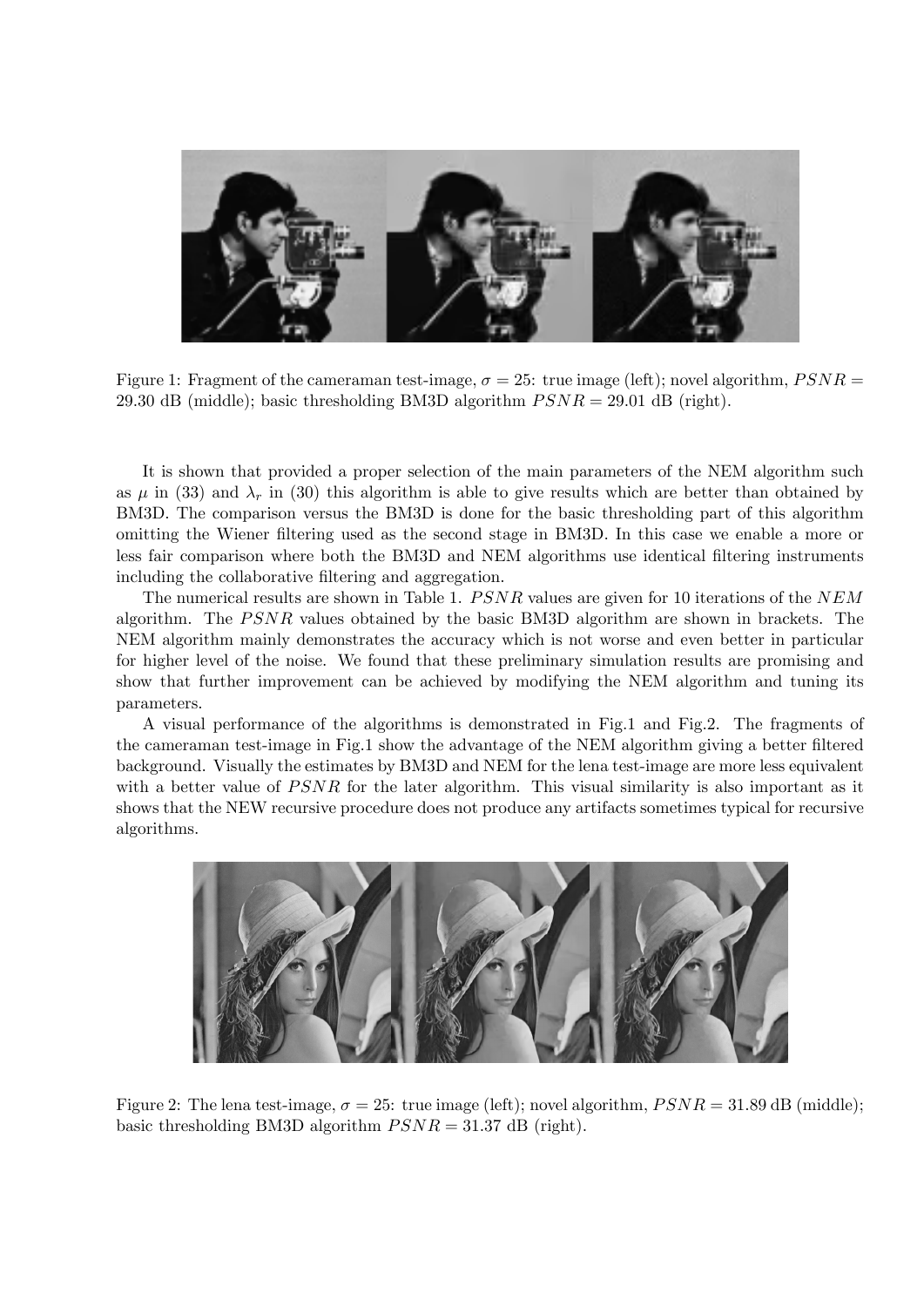## 4 Conclusion and further work

 The main results of this paper are the proposed global nonlocal penalty in the energy criterion (25) and the recursive algorithm (33). The great performance of BM3D is a strong argument in favor of the proposed global penalty. While the basic thresholding part of BM3D can be derived as a minimizer of the global penalty, the performance of the recursive algorithm (33) and the improvement which could be achieved by this algorithm are the problems which require a further study.

The presented simulation results are initial steps in this direction. A serious work should be done, in particular concerning the parameterís tuning in order to obtain the algorithm competitive with the complete BM3D including both the thresholding and Wiener stages. It deserves to be mentioned that the BM3D algorithm and all its development are equipped with the very well optimized parameters.

 The proposed global penalty is quite universal and can be incorporated in various data processing problems. One of the interesting applications concerns the inverse problems.

Let us make clear this proposal. Assume that the observation model has a form

$$
\mathbf{Z} = \mathbf{AY} + \boldsymbol{\varepsilon},
$$

where **Z** and **Y** are the vectorized observed noisy and true images as it is in (30) and **A** is a matrix blur operator.

Then, from minimization of

$$
J = ||\mathbf{Z} - \mathbf{A}\mathbf{Y}||_2^2 / \sigma^2 + \mu \cdot \sum_r g_r \left( \sum_j w_h(r, j) ||\mathbf{P}_j \mathbf{Y} - \hat{\mathbf{Y}}_{r, j}||_2^2 + \lambda_r ||\{\vartheta_{r, j}\}_j||_{l_0} \right) \tag{39}
$$

we arrive instead of (33) to the recursive algorithm

$$
\hat{\mathbf{Y}}^{(t+1)} = \mathbf{\Phi}^{-1} \left( \mathbf{A}^T \mathbf{Z} / \sigma^2 + \mu \cdot \sum_r g_r^{(t)} \sum_j w_h^{(t)}(r, j) \mathbf{P}_j^T \hat{\mathbf{Y}}_{r, j}^{(t)} \right),
$$
\n
$$
\mathbf{\Phi} = \mathbf{A}^T \mathbf{A} / \sigma^2 + \mu \cdot \sum_r g_r^{(t)} \sum_j w_h^{(t)}(r, j) \mathbf{P}_j^T \mathbf{P}_j.
$$
\n(40)

A remarkable and promising feature of this algorithm is that the regularization of the matrix  $A<sup>T</sup>A$ is produced by the data-depending matrix  $\sum_{r} g_r^{(t)} \sum_{j} w_h^{(t)}$  $h^{(t)}(r,j)\mathbf{P}_j^T\mathbf{P}_j.$ 

## 5 Acknowledgement

This work was supported by the Academy of Finland, project No. 213462 (Finnish Centre of Excellence program  $2006 - 2011$ ). We highly appreciate critical comments by A. Foi used in order to improve the paper.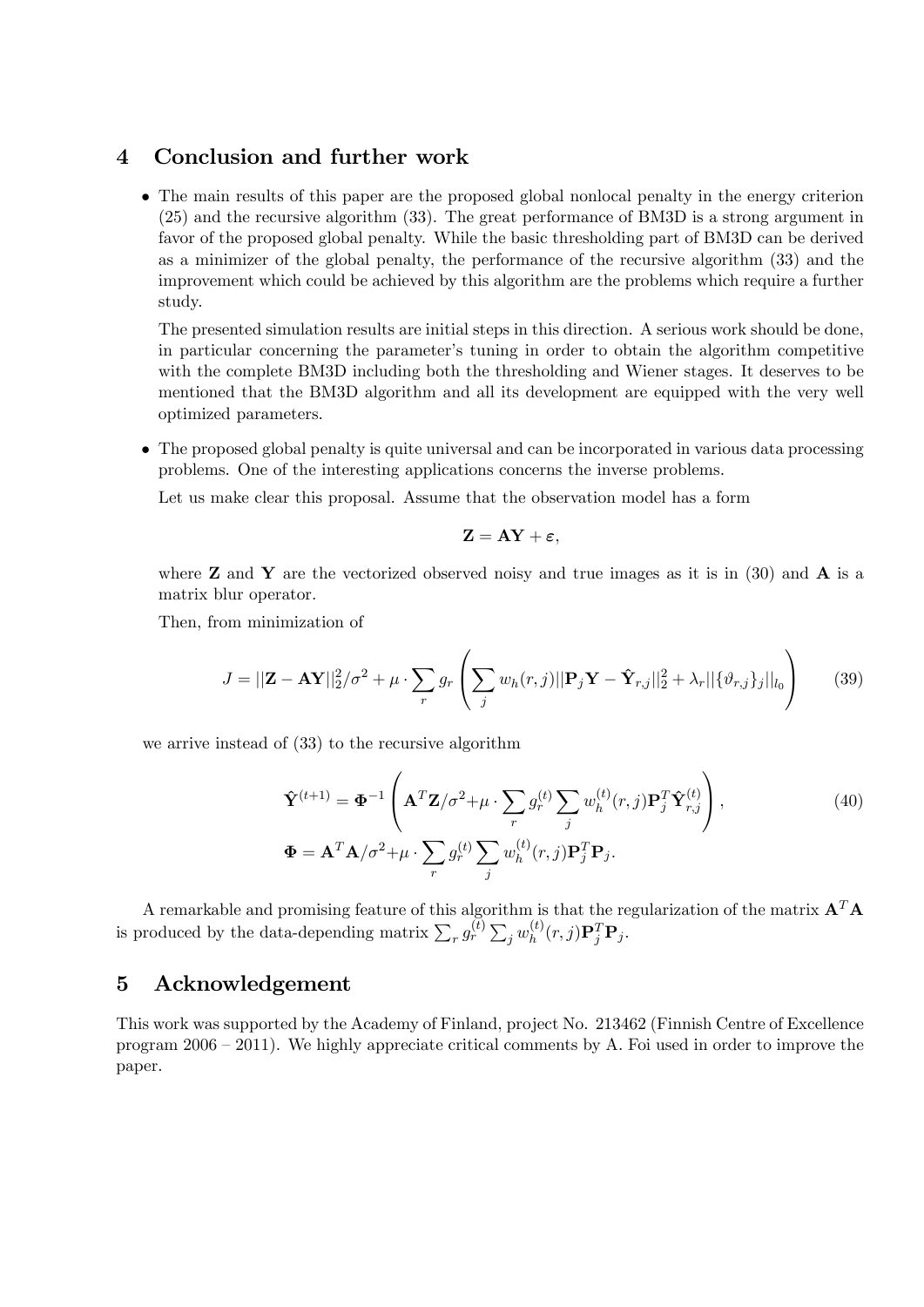## References

- [1] V. Katkovnik, A. Foi, K. Egiazarian, and J. Astola, "Nonparametric regression in imaging: from local kernel to multiple-model nonlocal collaborative filtering," in Proc. 2008 Int. Workshop on Local and Non-Local Approximation in Image Processing, LNLA 2008, Lausanne, Switzerland, August 2008.
- [2] Dabov, K., A. Foi, V. Katkovnik, and Egiazarian, K., "Image denoising by sparse 3D transformdomain collaborative filtering," IEEE Transactions on Image Processing, vol. 16, no. 8, pp. 2080 - 2095, 2007.
- [3] K. Egiazarian, V. Katkovnik, and J. Astola, "Local transform-based image de-noising with adaptive window size selection," Proc. SPIE Image and Signal Processing for Remote Sensing VI, vol. 4170, 4170-4, Jan. 2001.
- [4] Katkovnik, V., K. Egiazarian, and J. Astola, "Adaptive window size image de-noising based on intersection of confidence intervals (ICI) rule", J. of Math. Imaging and Vision, vol. 16, no. 3, pp. 223-235, 2002.
- [5] Katkovnik, V., A. Foi, K. Egiazarian, and J. Astola, "Directional varying scale approximations for anisotropic signal processing", Proc. XII European Signal Proc. Conf., EUSIPCO 2004, Vienna, pp. 101-104, September 2004.
- [6] Katkovnik, V., A. Foi, K. Egiazarian, and J. Astola, "Anisotropic local likelihood approximations", Proc. of Electronic Imaging 2005, 5672-19, January 2005.
- [7] Katkovnik, V., K. Egiazarian, J. Astola, Local approximation techniques in signal and image processing. SPIE PRESS, Bellingham, Washington, 2006.
- [8] L. Yaroslavsky, K. Egiazarian, and J. Astola, "Transform domain image restoration methods: review, comparison and interpretation," Proc. SPIE, vol. 4304 - Nonlinear Image Process. Pattern Anal. XII, San Jose, CA, pp. 155-169, 2001.
- [9] Astola, J. and L. Yaroslavsky (eds.) Advances in Signal Transforms: Theory and Applications. EURASIP Book Series on Signal Processing and Communications, vol. 7, Hindawi Publishing Corporation, 2007.
- [10] S. Geman and D. Geman, "Stochastic relaxation, Gibbs distributions, and the Bayesian restoration of images," IEEE PAMI, vol. 6, no. 6, pp. 721-741, 1984.
- [11] M. Bertero and P. Boccacci. Introduction to inverse problems in imaging. IOP Publishing Ltd, 1998.
- [12] L. Rudin, S. Osher, and E. Fatemi, "Nonlinear total variation based noise removal algorithms," Phys. D, 60 2, pp. 259-268, 1993.
- [13] L. Rudin, S. Osher, and E. Fatemi, "Nonlinear algorithms," *Phys. D*, vol. 60, pp. 259-268, 1992.
- [14] S. Roth and M. J. Black, "Fields of experts: a framework for learning image priors, " Proceedings of the IEEE International Conference on Computer Vision and Pattern Recognition (CVPR), San Diego, CA, 2005, pp. 860-867.
- [15] S. Roth and M. J. Black, "Fields of experts," International Journal of Computer Vision, vol. 82, no. 2, pp. 205-229, 2009.